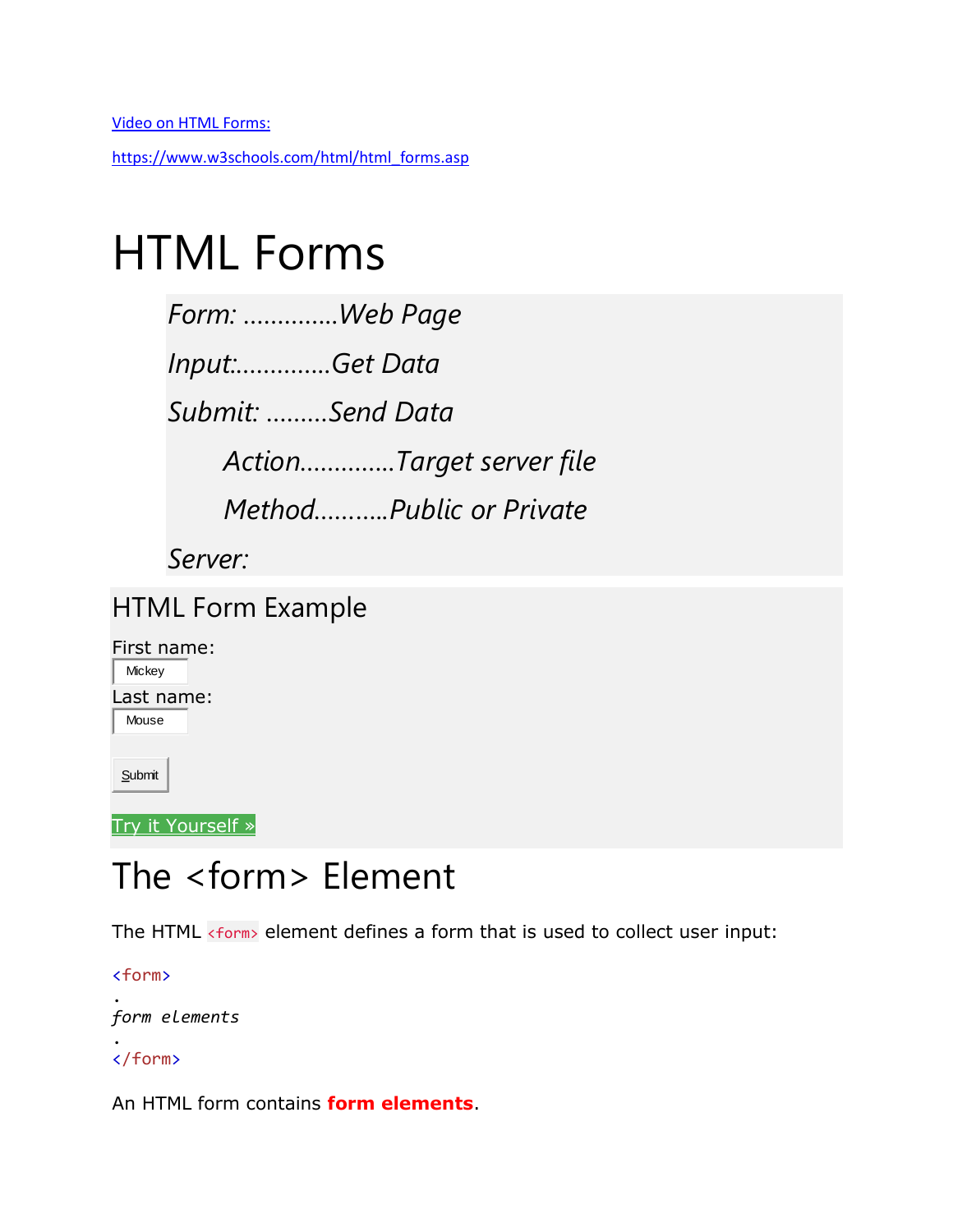Form elements are different types of input elements, like text fields, checkboxes, radio buttons, submit buttons, and more.

## The <input> Element

The **kingut** element is the most important form element.

The **kingut** element can be displayed in several ways, depending on the **type** attribute.

Here are some examples:

П

| Type                                                                | <b>Description</b>                                         |  |
|---------------------------------------------------------------------|------------------------------------------------------------|--|
| <input type="text"/>                                                | Defines a one-line text input field                        |  |
| <input type="radio"/>                                               | Defines a radio button (for selecting one of many choices) |  |
| <input type="submit"/>                                              | Defines a submit button (for submitting the form)          |  |
| You will learn a lot more about input types later in this tutorial. |                                                            |  |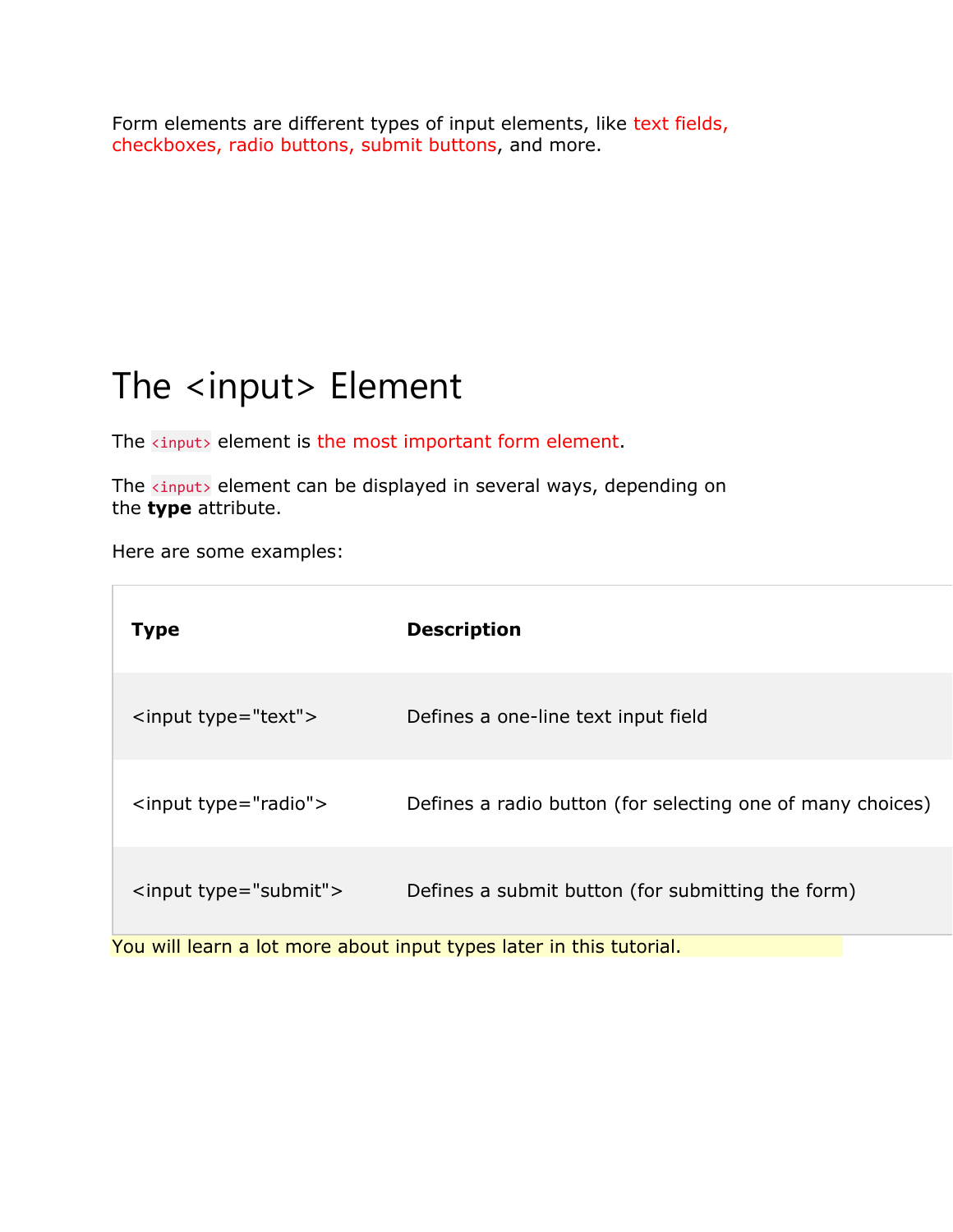### Text Input

<input type="text"> defines a one-line input field for **text input**:

#### Example

```
<form>
  First name:<br>
   <input type="text" name="firstname"><br>
  Last name:<br>
   <input type="text" name="lastname">
</form>
Try it Yourself »
```
This is how it will look like in a browser:

First name:

Last name: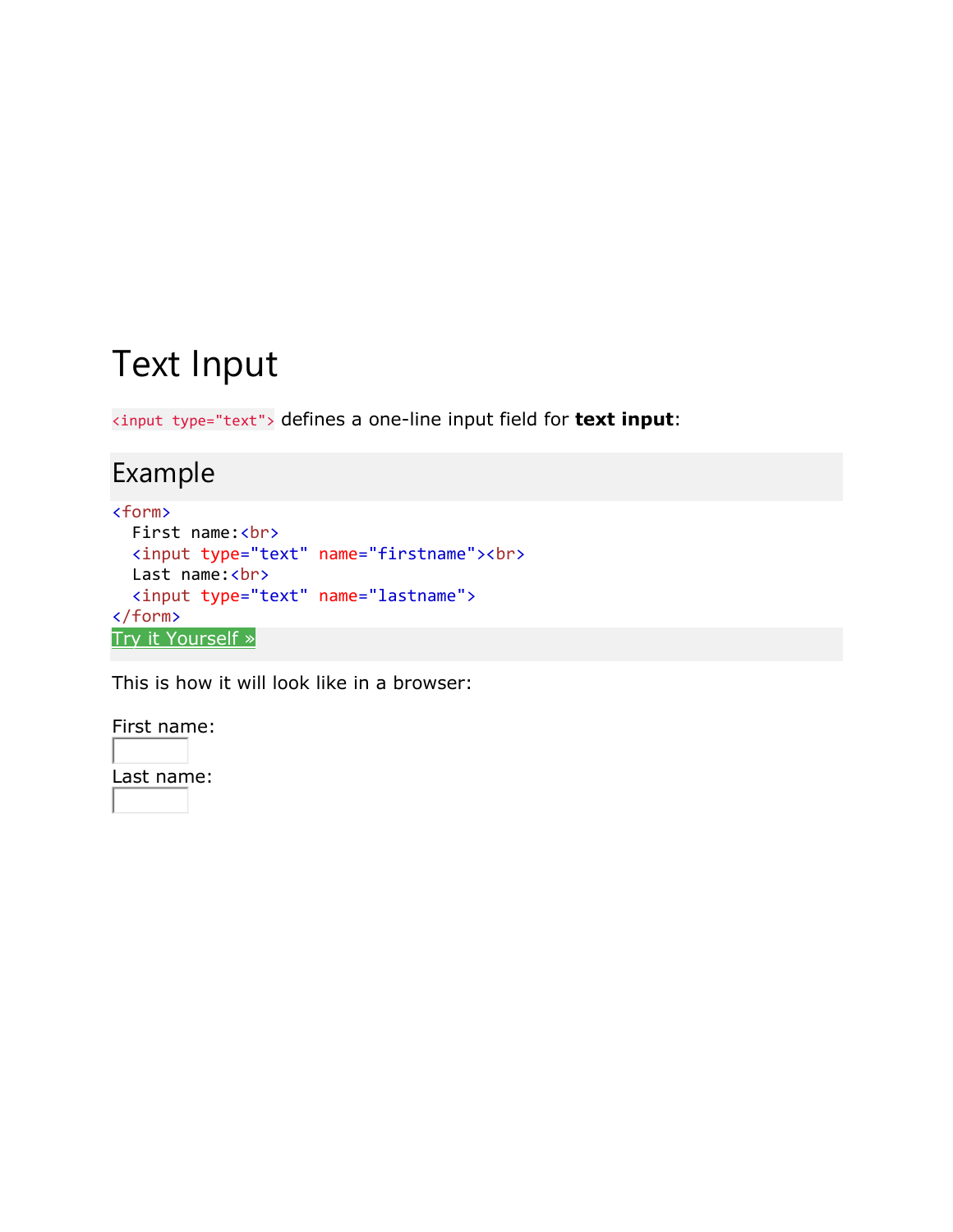## Radio Button Input

<input type="radio"> defines a **radio button**.

Radio buttons let a user select ONE of a limited number of choices:

#### Example

```
<form>
  <input type="radio" name="gender" value="male" checked> Male<br>
  <input type="radio" name="gender" value="female"> Female<br>
  <input type="radio" name="gender" value="other"> Other
</form>
Try it Yourself »
```
This is how the HTML code above will be displayed in a browser:

⊙ Male

О. Female

О. **Other**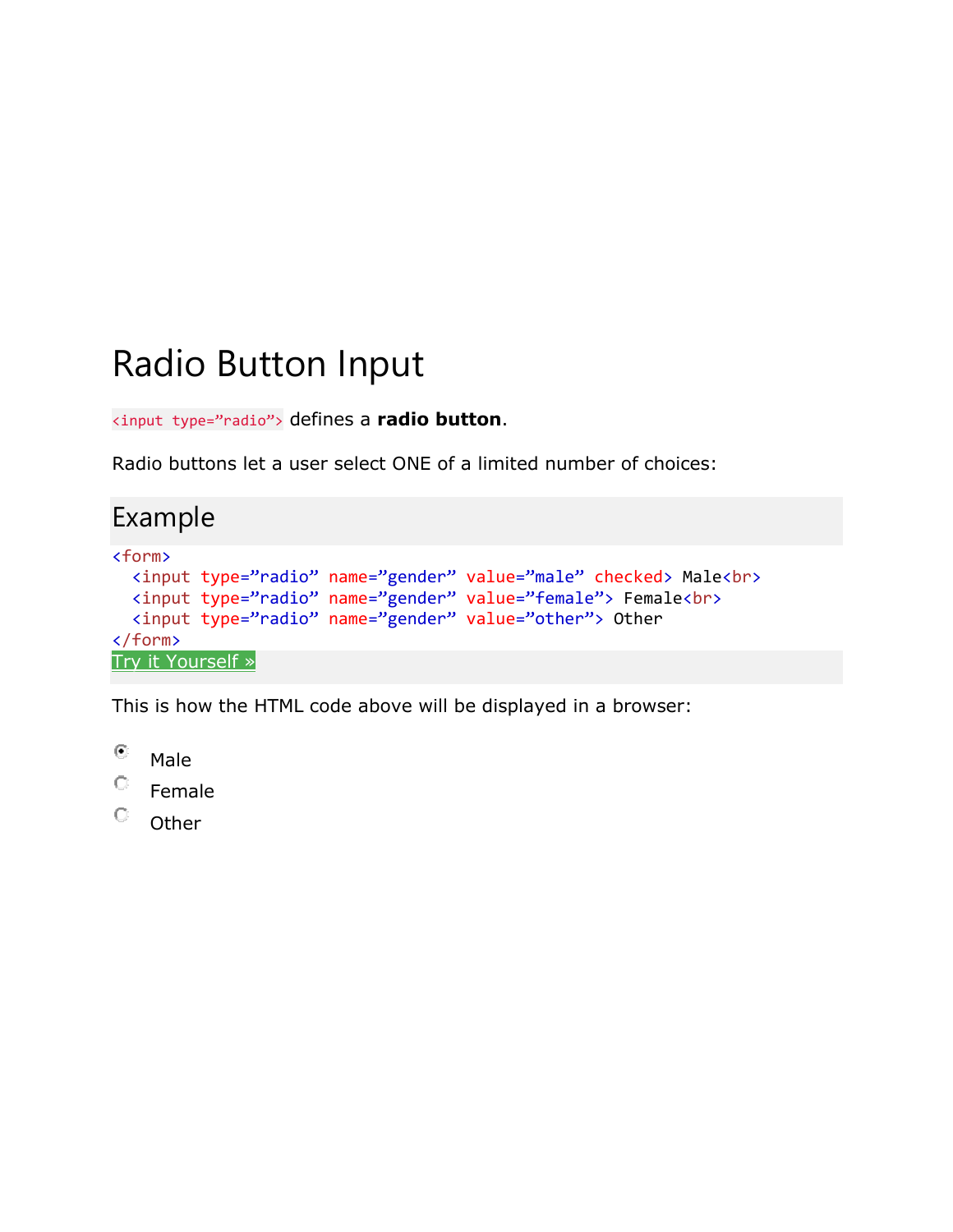### The Submit Button

<input type="submit"> defines a button for **submitting** the form data to a **formhandler**.

The form-handler is typically a server page with a script for processing input data.

The form-handler is specified in the form's **action** attribute:

#### Example

```
<form action="/action_page.php">
 First name:<br>
  <input type="text" name="firstname" value="Mickey"><br>
 Last name:<br>
  <input type="text" name="lastname" value="Mouse"><br><br>
  <input type="submit" value="Submit">
</form>
Try it Yourself »
```
This is how the HTML code above will be displayed in a browser:

First name: **Mickey** Last name: Mouse

**Submit**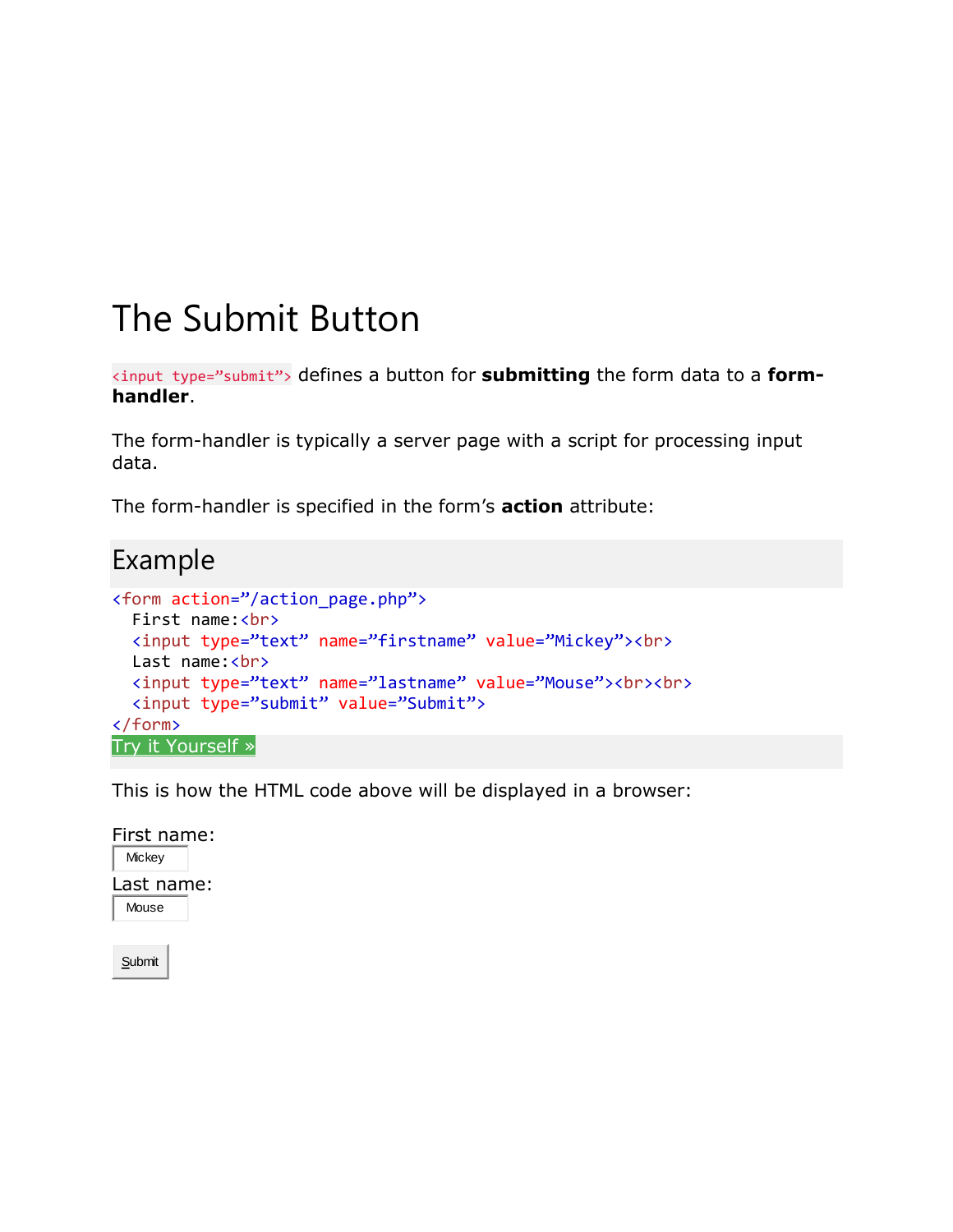## The Action Attribute

The action attribute defines the action to be performed when the form is submitted.

Normally, the form data is sent to a web page on the server when the user clicks on the submit button.

In the example above, the form data is sent to a page on the server called "/action\_page.php". This page contains a server-side script that handles the form data:

<form **action="/action\_page.php**">

If the action attribute is omitted, the action is set to the current page.

### The Method Attribute

The method attribute specifies the HTTP method (**GET** or **POST**) to be used when submitting the form data:

#### Example

```
<form action="/action_page.php" method="get">
Try it Yourself »
```
or:

Example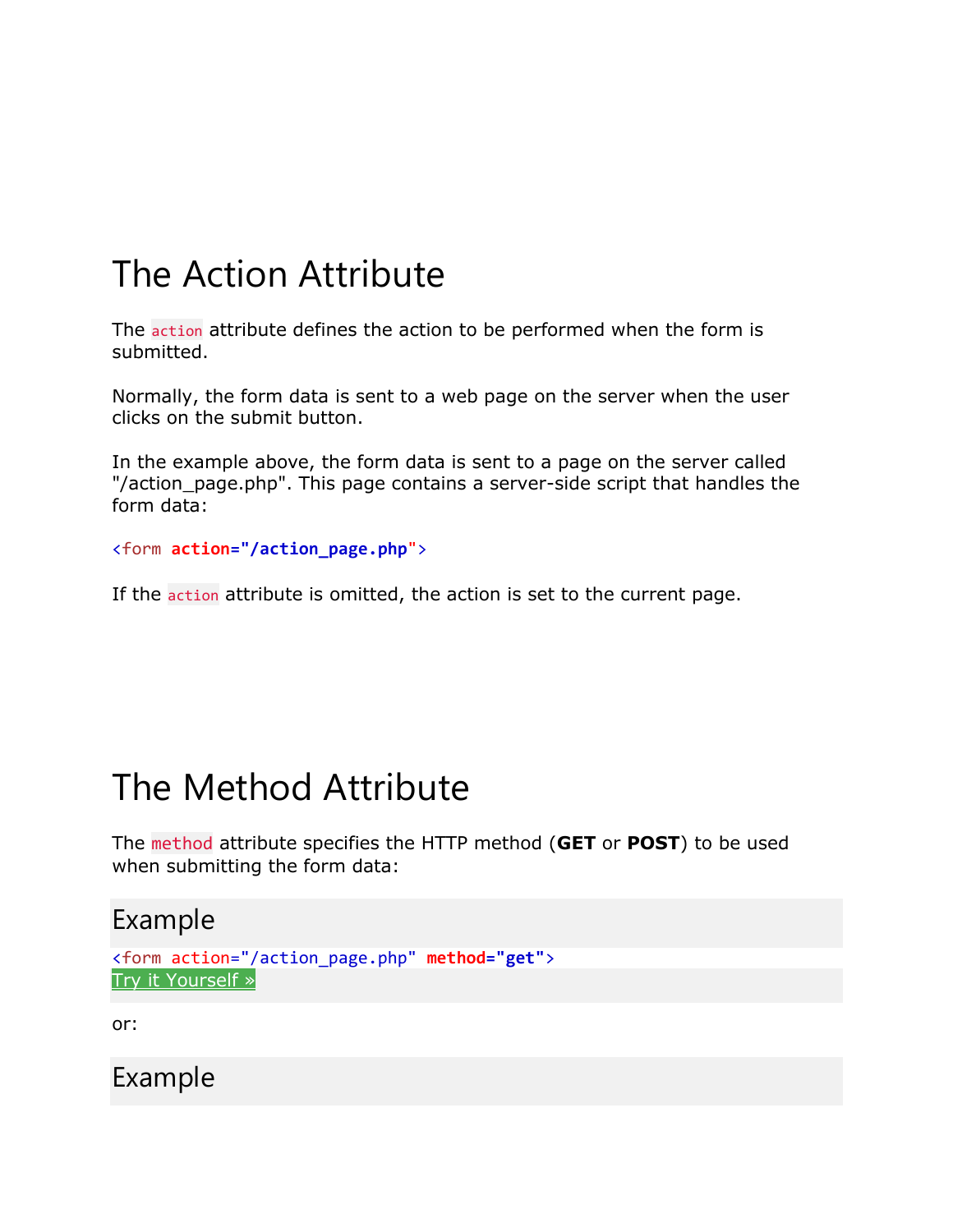## When to Use GET?

The default method when submitting form data is GET.

However, when GET is used, the submitted form data will be **visible in the page address field**:

/action\_page.php?firstname=Mickey&lastname=Mouse

#### **Notes on GET:**

- Appends form-data into the URL in name/value pairs
- The length of a URL is limited (2048 characters)
- Never use GET to send sensitive data! (will be visible in the URL)
- Useful for form submissions where a user wants to bookmark the result
- GET is better for non-secure data, like query strings in Google

## When to Use POST?

Always use POST if the form data contains sensitive or personal information. The POST method does not display the submitted form data in the page address

#### Reference Only!

=====================================================================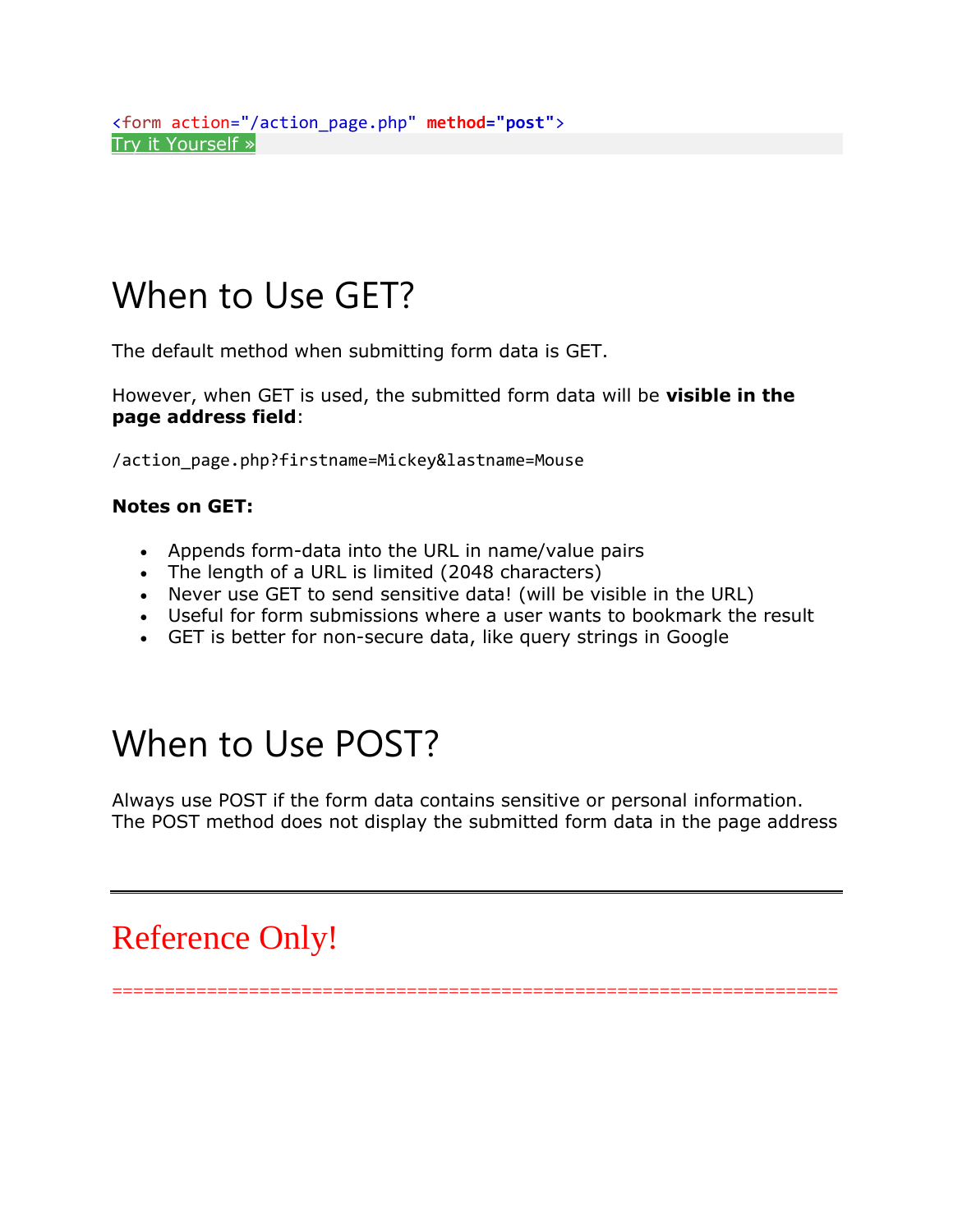[https://www.w3schools.com/html/html\\_form\\_input\\_types.asp](https://www.w3schools.com/html/html_form_input_types.asp)

## HTML Input Types

Here are the different input types you can use in HTML:

- <input type="button">
- <input type="checkbox">
- <input type="color">
- <input type="date">
- <input type="datetime-local">
- <input type="email">
- <input type="file">
- <input type="hidden">
- <input type="image">
- <input type="month">
- <input type="number">
- <input type="password">
- <input type="radio">
- <input type="range">
- <input type="reset">
- <input type="search">
- <input type="submit">
- <input type="tel">
- <input type="text">
- <input type="time">
- <input type="url">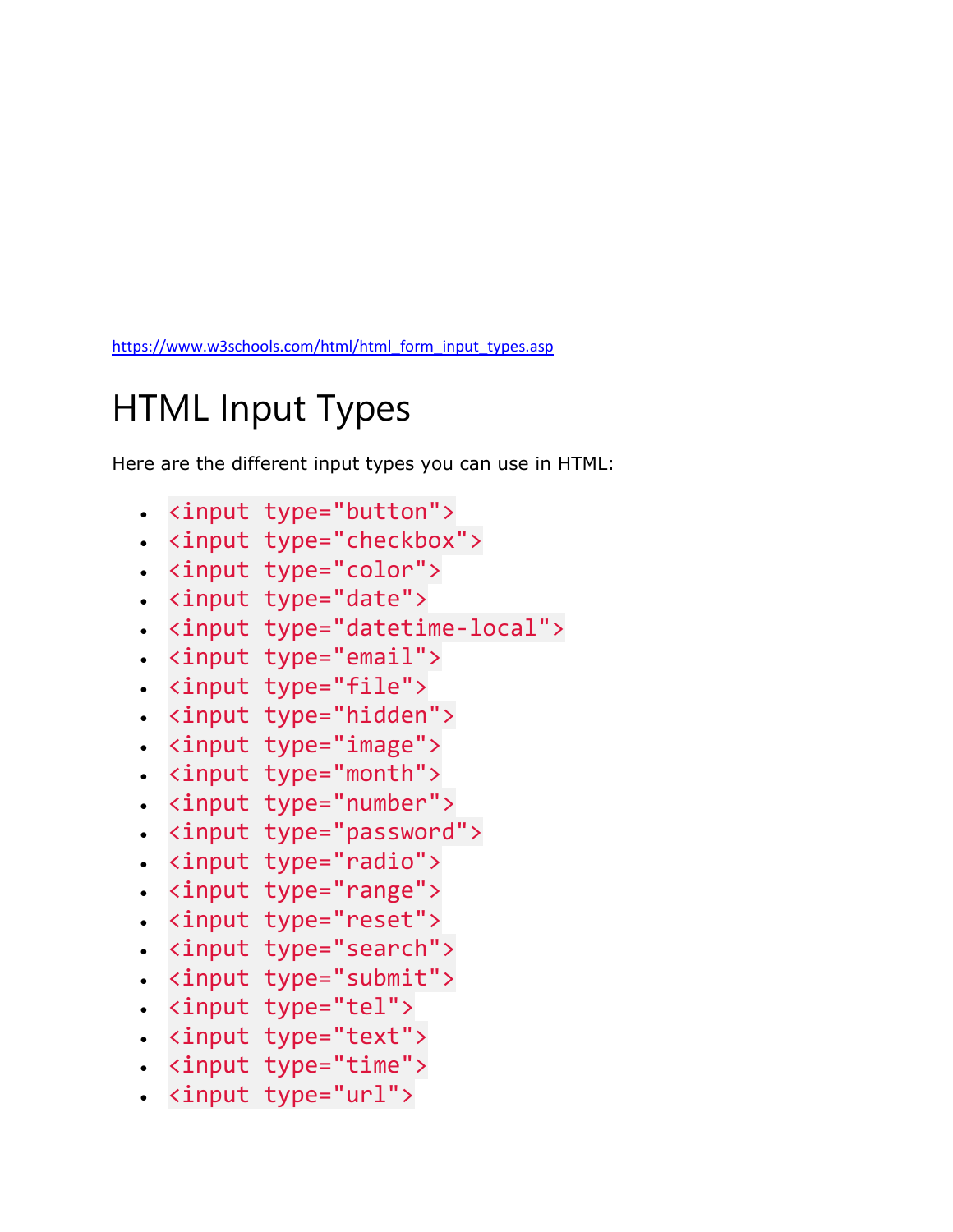• <input type="week">

### When to Use GET?

The default method when submitting form data is GET.

However, when GET is used, the submitted form data will be **visible in the page address field**:

/action\_page.php?firstname=Mickey&lastname=Mouse

#### **Notes on GET:**

- Appends form-data into the URL in name/value pairs
- The length of a URL is limited (2048 characters)
- Never use GET to send sensitive data! (will be visible in the URL)
- Useful for form submissions where a user wants to bookmark the result
- GET is better for non-secure data, like query strings in Google

#### When to Use POST?